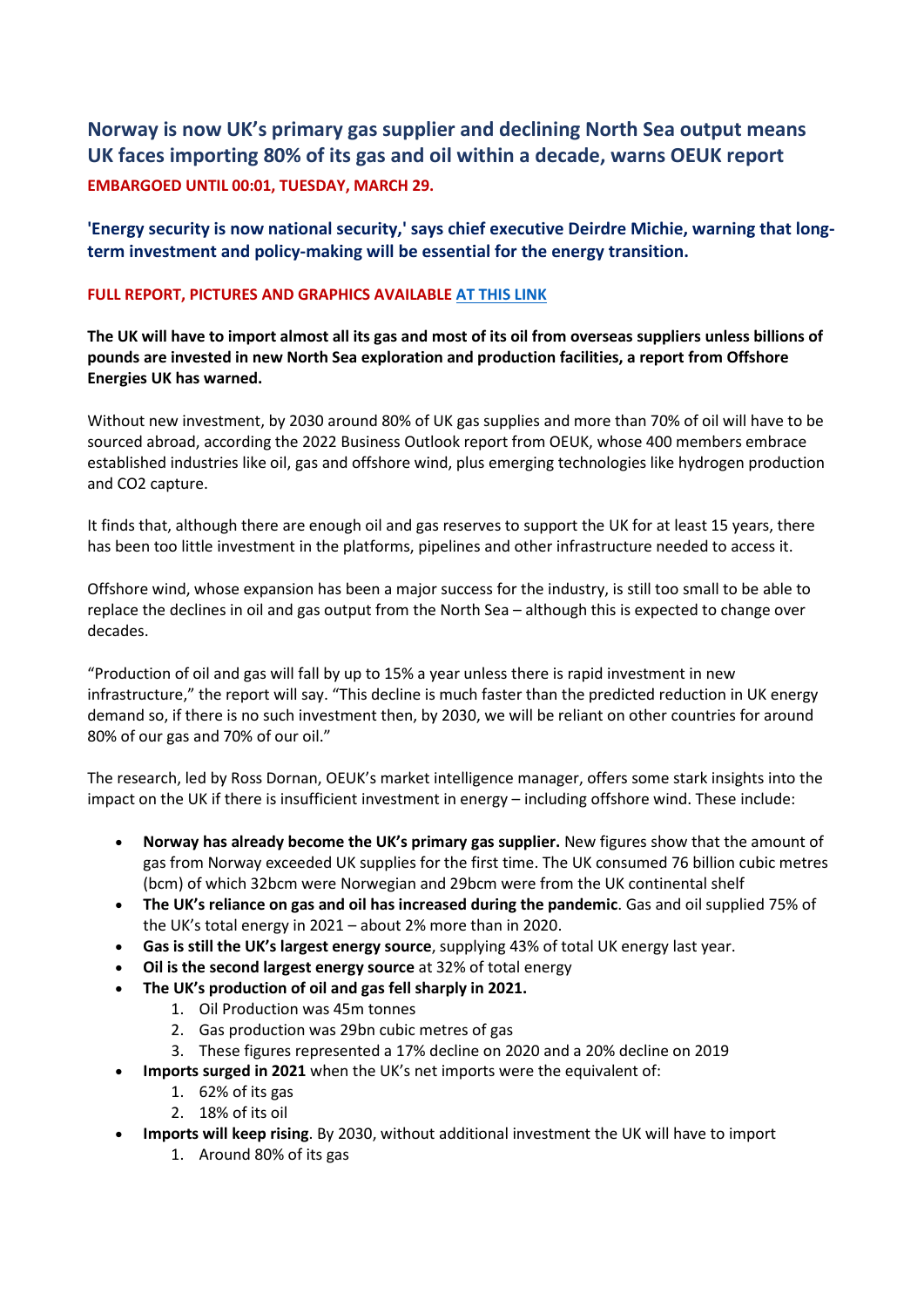2. 70% of its oil

Investment in the oil and gas sector has fallen from about £16 billion/year in 2014 to £5.5 billion in 2019 and a predicted £4 billion this year. The causes are varied but the UK's complex regulatory environment, plus the political disagreements around issues like climate change and windfall taxes are all factors deterring investment.

Offshore wind, the most successful form of renewable energy to date, also requires significant investment if its expansion is to continue. The OEUK report finds that the UK must invest £60 billion in 3,000 new offshore wind turbines if it is to meet its target of quadrupling wind-powered electricity generation by 2030.

**Ross Dornan said:** "About 75% of the UK's total energy comes from oil and gas - about 2% up on last year. That is because 80% of our homes are heated by gas which is also used to make 42% of our electricity. We also have 32 million vehicles that rely on petrol and diesel.

"The energy gap between what we produce ourselves and that which comes from other nations will keep growing unless we invest in exploration and production on the UK's continental shelf. We must also accelerate the development of cleaner energy like hydrogen. Investment now will give us energy security in the years to come.

"Additionally, the emissions generated by processing and transporting our own oil and gas are much lower than for imports."

**Deirdre Michie, chief executive of OEUK, said**: "Our industry is changing just like the countries it serves. We are proud to have provided most of the nation's energy for the last five decades. We are also very proud to have paid £375 billion in UK production taxes alone over that same period. We are still contributing. By 2027, that cumulative sum is forecast to rise to £400 billion.

"Last year OEUK signed the North Sea Transition Deal, a partnership with the UK government supporting the nation's transition to a lower-carbon future and providing safe and secure energy throughout that transition. But that transition will only happen if our policymakers can create and sustain the right environment for long-term investment across all forms of energy production.

"To achieve that we need stable long-term regulatory policies, clear and predictable fiscal policies and improved political alignment across all the countries and parties of the UK.

## **"Energy security is now a matter of national security. Our policymakers need to plan not just for the coming elections but the coming decades."**

Issued by the Communications Team, OEUK. **Contact** [media@oeuk.org.uk](mailto:media@oeuk.org.uk) Lucy Gordon [lgordon@oeuk.org.uk](mailto:lgordon@oeuk.org.uk) or 07891 769 113 Jonathan Leake (National Media Advisor) 07538 552909

**Full report, pictures and graphics available at the link below.** [https://oeuk](http://track.vuelio.uk.com/z.z?l=aHR0cHM6Ly9vZXVrLW15LnNoYXJlcG9pbnQuY29tLzpmOi9nL3BlcnNvbmFsL2psZWFrZV9vZXVrX29yZ191ay9FbExTQXJVNmlMeEZwVUVIb1VxMXNOc0I3UUhRdDJIeERySnZaUEdKNTZzaEVnP2U9cG80UGg3&r=13729740402&d=16056355&p=1&t=h&h=67a7e9fc16b735e2364ccaa05a6bfaf6)[my.sharepoint.com/:f:/g/personal/jleake\\_oeuk\\_org\\_uk/ElLSArU6iLxFpUEHoUq1sNsB7QHQt2HxDrJvZPGJ56s](http://track.vuelio.uk.com/z.z?l=aHR0cHM6Ly9vZXVrLW15LnNoYXJlcG9pbnQuY29tLzpmOi9nL3BlcnNvbmFsL2psZWFrZV9vZXVrX29yZ191ay9FbExTQXJVNmlMeEZwVUVIb1VxMXNOc0I3UUhRdDJIeERySnZaUEdKNTZzaEVnP2U9cG80UGg3&r=13729740402&d=16056355&p=1&t=h&h=67a7e9fc16b735e2364ccaa05a6bfaf6) [hEg?e=po4Ph7](http://track.vuelio.uk.com/z.z?l=aHR0cHM6Ly9vZXVrLW15LnNoYXJlcG9pbnQuY29tLzpmOi9nL3BlcnNvbmFsL2psZWFrZV9vZXVrX29yZ191ay9FbExTQXJVNmlMeEZwVUVIb1VxMXNOc0I3UUhRdDJIeERySnZaUEdKNTZzaEVnP2U9cG80UGg3&r=13729740402&d=16056355&p=1&t=h&h=67a7e9fc16b735e2364ccaa05a6bfaf6)